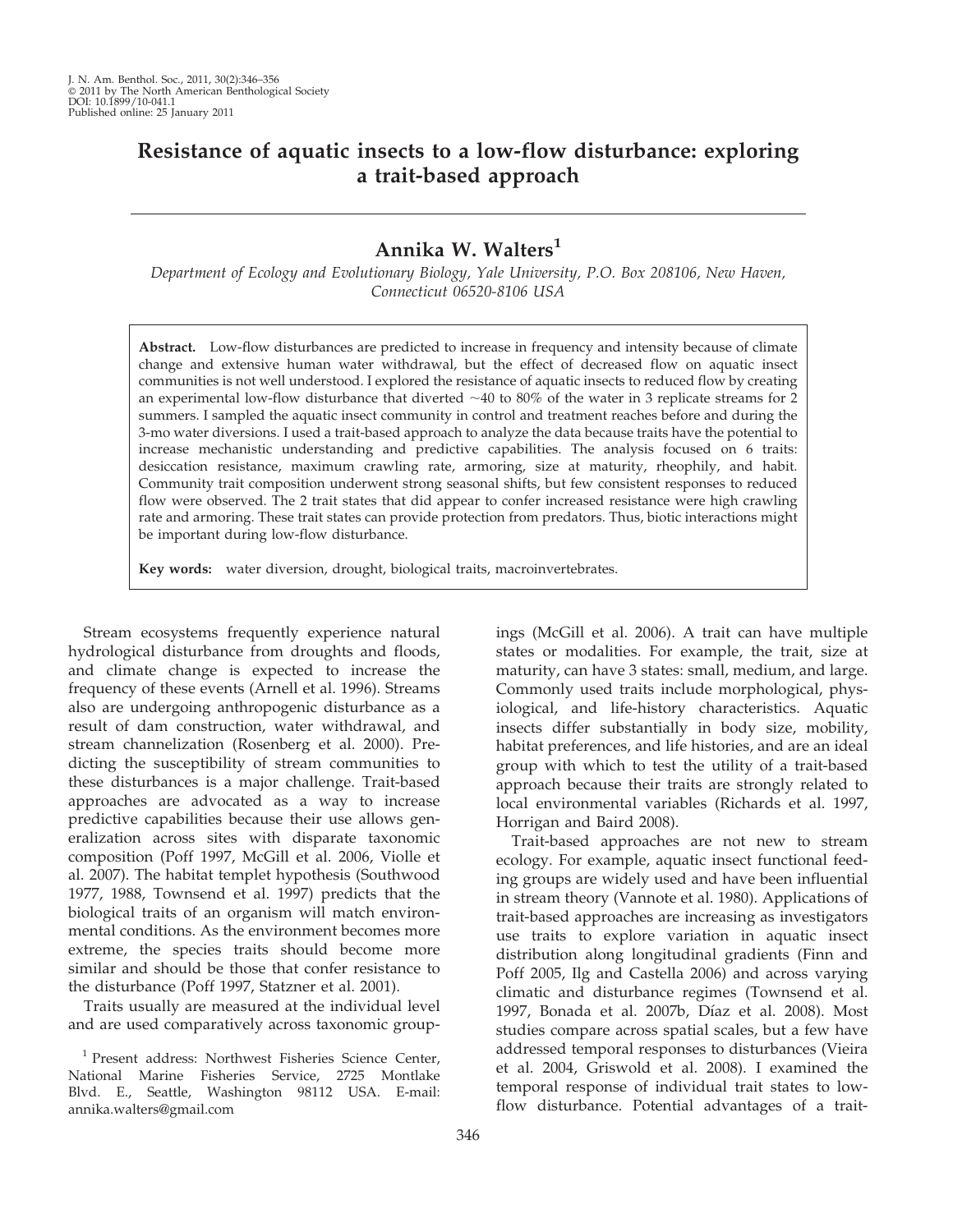based approach are increased predictive and explanatory capabilities, improved mechanistic understanding, and insight into functional and ecosystem responses (McGill et al. 2006).

Trait-based approaches have been tested for biomonitoring applications (Charvet et al. 2000, Dolédec and Statzner 2008, Tullos et al. 2009) but are relatively unexplored in the context of environmental-flow management. Minimum environmental-flow requirements are being developed for streams worldwide in response to increased water demand and climate change (Postel et al. 1996, Richter et al. 2006). Effective environmental-flow requirements require detailed knowledge of the relationship between flow regimes and stream community structure, and a trait-based approach may generate relationships with greater transferability across sites than a taxonomy-based approach.

Shifts in the magnitude of flow should affect a variety of aquatic insect traits. A number of mechanisms, including shifts in habitat availability, physiological tolerances, and behavioral responses of the insects, may drive trait-state responses to reduced flow. Horrigan and Baird (2008) found several traits, including crawling rate, rheophily, and thermal tolerance, that were sensitive to flow at a large biogeographic scale. Reduced flow often leads to decreases in overall habitat availability and an increased proportion of pool habitat. These changes would favor insects with the ability to move as habitat contracts, e.g., insects with a high crawling or swimming rate or burrowers, and insects adapted to the warmer temperatures and lower  $O<sub>2</sub>$  levels of pools. In contrast, aquatic insects associated with riffle habitats decline during low-flow disturbances (Castella et al. 1995, Boulton 2003). Flow reduction also changes the importance of biotic interactions. Protection from predators is likely to be especially important in low-flow conditions because the relative abundance of predators increases as flow decreases (Miller et al. 2007, Walters and Post, in press). For some trait states, the expected response to low flow is unclear. Statzner and Bêche (2010) predicted that the frequency of larger insects would increase because of release from high flow, but Townsend et al. (1997) argued that smaller insects are generally more resistant to disturbance and better able to use interstitial refugia.

I used a trait-based approach to evaluate the resistance of aquatic insects to reduced flow. I experimentally diverted water from streams to create a low-flow disturbance and measured traits (desiccation resistance, maximum crawling rate, armoring, size at maturity, rheophily, and habit). I developed predictions of the expected response or each trait state

TABLE 1. Hypothesized effects of reduced flow on the 6 focal traits.

| Trait                  | Hypothesis                                                     |
|------------------------|----------------------------------------------------------------|
| Desiccation resistance | insects with ability to survive<br>Ŧ.<br>desiccation           |
| Maximum crawling rate  | insects with high crawling<br>T.<br>rate $(>100 \text{ cm/h})$ |
| Armoring               | armored insects (heavily<br>sclerotized or cased)              |
| Size at maturity       | small insects $(< 9$ mm)                                       |
| Rheophily              | insects preferring<br>depositional-only habitat                |
| Habit                  | burrowing insects                                              |

to low-flow disturbance (Table 1). My objective was to determine which traits might be useful for predicting the effects of water withdrawal on stream communities.

#### Methods

## Study sites

The study streams were in Yale-Myers Forest, a 3213-ha mixed-hardwood forest in Windham and Tolland counties, Connecticut. I used 3 stream sites: the outlet to Paine Pond (lat  $41^{\circ}55'37''N$ , long  $-72^{\circ}08'59''W$ , the east branch of Lead Mine Brook (lat  $41^{\circ}57'44''N$ , long  $-72^{\circ}10'09''W$ ), and the west branch of Lead Mine Brook (lat 41°57'18"N, long  $-72^{\circ}09'52''$ W). All streams were  $2<sup>nd</sup>$ -order perennial streams with watershed areas ranging from  $1$  to  $5 \text{ km}^2$ . In each stream, I identified and marked a representative 200-m section that was 1 to 3 m wide and 5 to 15 cm deep, with a pebble–cobble substrate and a pool–riffle morphology.

## Water diversion

Water diversion took place during 2 summers (12 June–3 October 2006, 20 June–19 September 2007). In each stream, I split the study section into 2 adjacent 100-m-long reaches. I used wooden weirs to direct flow into pipes and diverted water around the lower (treatment) 100-m reach. I left the upper (control) 100 m reach undisturbed.

I obtained continuous records of stream discharge from water-level loggers that recorded stream stage at 30-min intervals throughout the course of the experiment. I used Hobo water-level loggers (U20-001-01; Onset Computer Corporation, Bourne, Massachusetts), which also logged water temperature, in most streams, but I used Global Water WL16 water-level loggers (Global Water Instrumentation, Gold River, California) in 1 stream in 2006. In this stream, I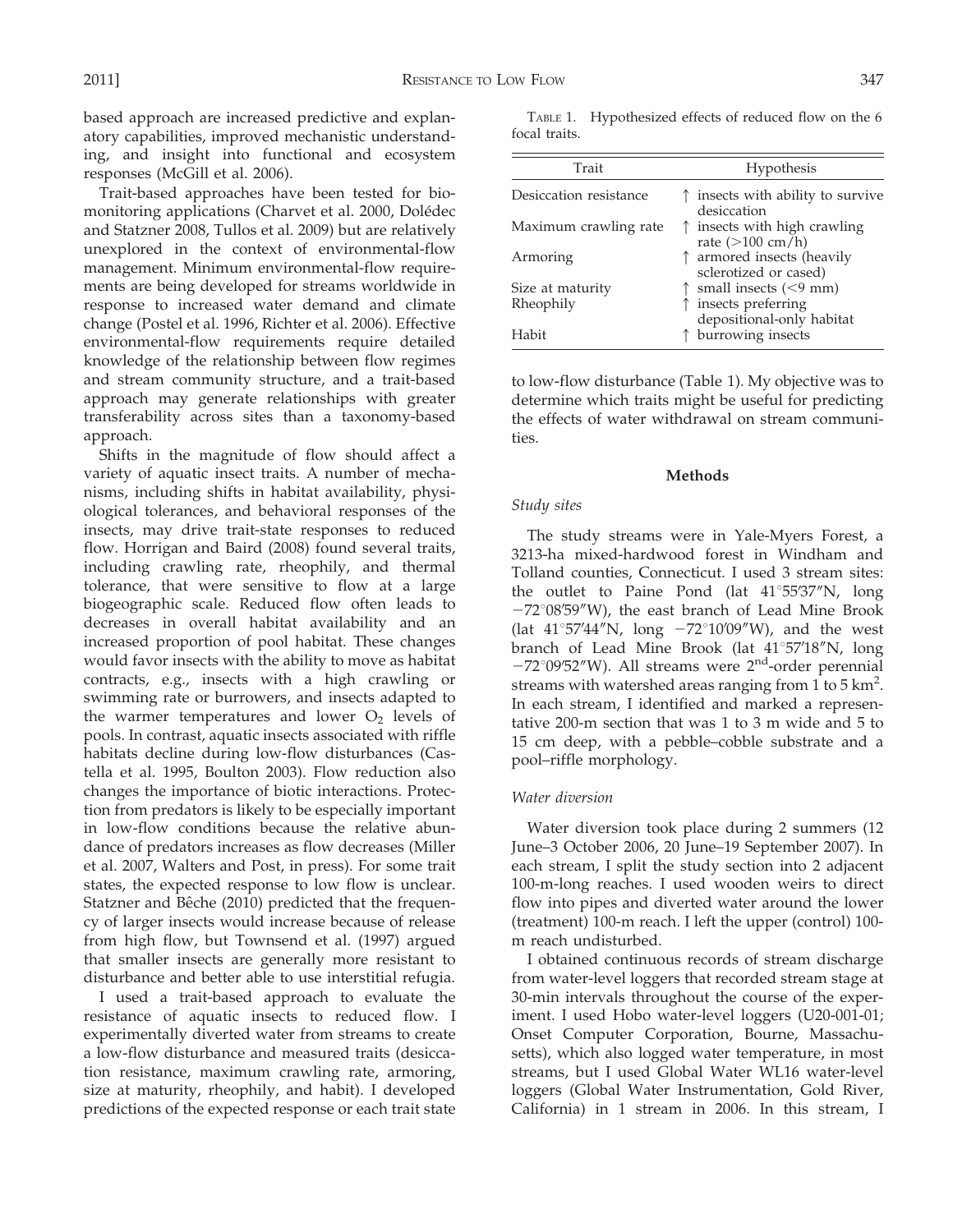measured water temperature twice a month at midday at 2 points in each 100-m reach.

I measured discharge throughout the summer at 2 transects/reach. At each transect, I measured width, depth (5 measurements), and water velocity (4 measurements; Global Water flow probe FP101; Global Water Instrumentation). I multiplied water velocity by transect area to obtain discharge  $(m^3/s)$ . I constructed stage–discharge curves for each reach  $(y = ax^b; R^2 \text{ range } 2006: 0.90 - 0.97, 2007: 0.90 - 0.98)$  and used them to convert water-level data to discharge.

## Insect community composition

I sampled insect community composition in control and treatment reaches in May (before water diversion started) and in August (after water diversion had been occurring for 2 mo). I placed a WaterMark Surber sampler  $(0.09-m^2)$ , mesh size = 0.5 mm; Aquatic Research Instruments, Hope, Idaho) at 3 sites each in riffle and pool habitat in each reach. I used a random number table to choose sites with the constraint that the distance between same-habitat sites was  $\geq$  20 m. I disturbed all substrate within the sampler to a depth of 5 to 8 cm to dislodge insects into the net and placed each sample in a plastic bag with 70% ethanol. I sorted insects within 24 h and identified them using keys in Peckarsky et al. (1990) and in Merritt and Cummins (1996). I used familylevel identifications because some insects were too small or damaged for reliable genus-level identification. When possible, specimens also were identified to the genus level.

I assigned trait states to each family using data published by Poff et al. (2006). I assigned trait states to families on the basis of the most common genus in each sample. Family-level taxonomic resolution provides comparable metrics of community structure to species- and genus-level resolution for freshwater benthic macroinvertebrates (Bowman and Bailey 1997, Gayraud et al. 2003). When trait information for a family was not available, I excluded the family from the analysis. This practice led to the exclusion of 10 families (630 individuals of  $>45,000$  collected).

I used the results of previous studies of traits and hydrologic disturbance (e.g., Townsend et al. 1997, Griswold et al. 2008, Horrigan and Baird 2008) to decide which traits to use. I chose 6 traits that were not highly phylogenetically correlated and that covered life history, mobility, morphology, and ecological characteristics (Vieira et al. 2006): desiccation resistance, maximum crawling rate, armoring, size at maturity, rheophily, and habit. Habit refers to an aquatic insect's mode of existence and includes

skaters, swimmers, clingers, sprawlers, climbers, and burrowers (Merritt and Cummins 1996).

## Data analysis

In each 100-m reach, I scaled pool and riffle insect samples by the availability of pool and riffle habitat. I determined the area of riffle and pool habitat based on the mean values from the 2 habitat surveys that were conducted closest to the time of insect sampling. I conducted habitat surveys at 10-m intervals along the 100-m stream reach by measuring the width and depth of the stream reach and making a visual estimate of % pool and % riffle habitat. For each habitat type, I multiplied the density of each family with a given trait state by the mean area of available habitat. I summed the values for pool and riffle habitats to obtain the total abundance of insects with that trait state for the 100-m stream reach. I used the relative abundance of each insect trait-state grouping for all data analysis.

I did all statistical analyses in R (version 2.10.1; R Development Core Team, Vienna, Austria) and judged statistical significance at  $p \leq 0.05$ . For each trait state, I used a linear mixed-effect model to test for differences in relative abundances of trait states among diversion (treatment vs control reaches), month (May [before diversion] vs August [during diversion]), and month  $\times$  diversion effects. I included stream identity as a random factor. The effect of interest was the month  $\times$  diversion interaction because it tested whether the treatment reaches responded differently than the control.

I used discharge records for Mt. Hope River, a nearby stream gauged by the US Geological Survey (USGS) since 1940, to put the discharge values into an historical context (USGS National Water Information System database). The relationship between Mt. Hope River summer flow and flow in the control reaches was a power relationship,  $y = ax^b$ , for all 3 streams ( $R^2$  $= 0.96$ ,  $R^2 = 0.93$ , and  $R^2 = 0.96$ ). I used these relationships to estimate historical discharge and lowflow indices for the study streams. I used summer Q values (% time that a discharge was equaled or exceeded from June to September) as a low-flow index (Gordon et al. 2004).

The 2 years differed greatly in terms of stream flow. August 2006 was the  $10^{th}$ -wettest and August 2007 was the 3<sup>rd</sup>-driest August on record for Mt. Hope River (67-y record). I used a linear mixed-effect model to test for differences in relative abundances of trait states among year (2006 vs 2007), month (May vs August), and year  $\times$  month effects to assess the effects of natural variation between years. I included stream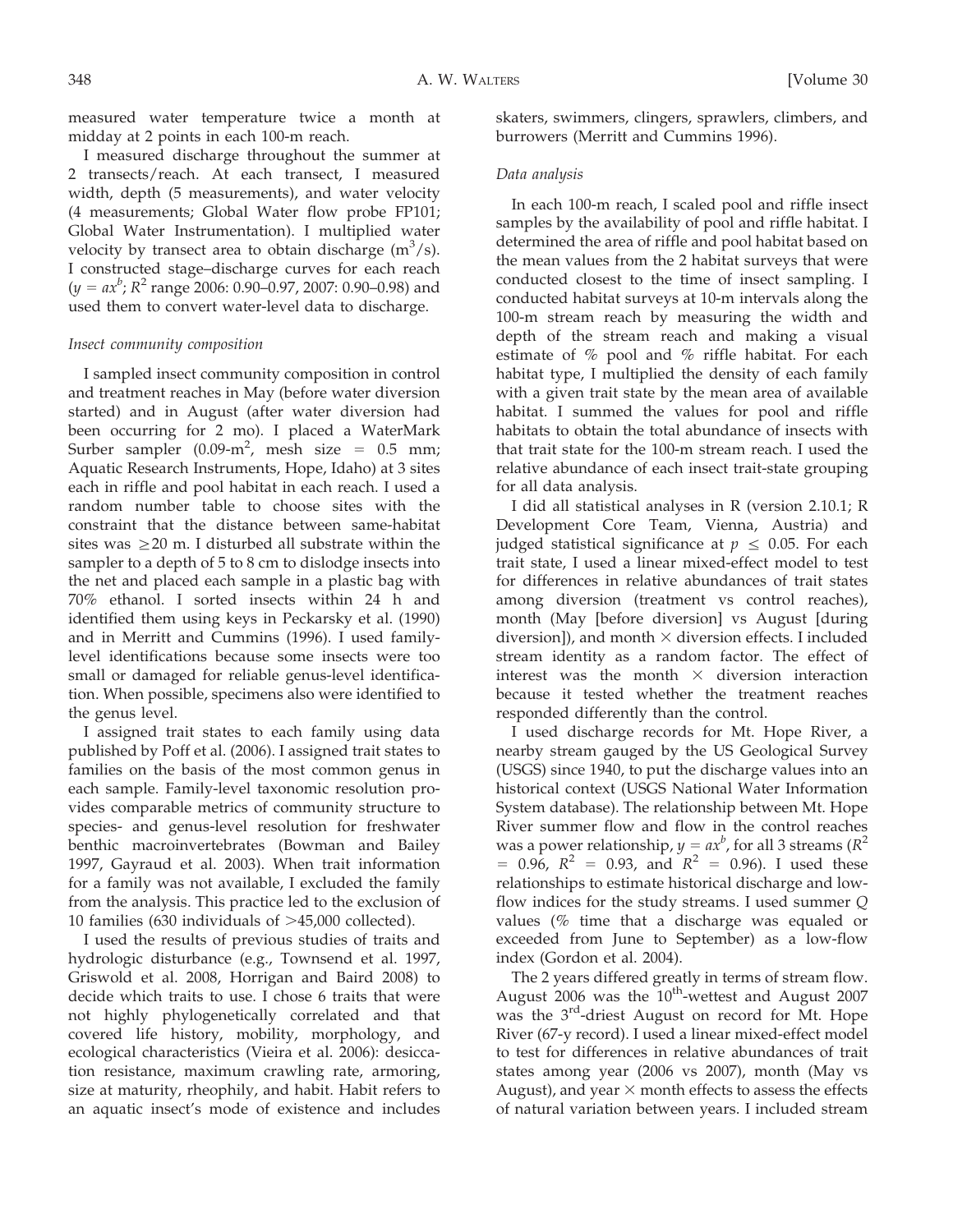TABLE 2. Mean daily discharge, standard deviation in daily discharge, and mean water temperature for each stream reach and the % difference between the control and treatment reaches as a result of water diversion. The calculations exclude the  $1<sup>st</sup>$  mo of diversion when the diversion levels were still increasing and the last 2 to 3 d when preparations for take down were occurring. In 2006, the data covers 12 July to 30 September and in 2007, it covers 20 July to 16 September.

|                           |        | 2006    |           | 2007       |         |           |            |
|---------------------------|--------|---------|-----------|------------|---------|-----------|------------|
| Variable                  | Stream | Control | Treatment | $%$ change | Control | Treatment | $%$ change |
| Mean daily                |        | 0.0194  | 0.0034    | $-82\%$    | 0.0053  | 0.0023    | $-57\%$    |
| discharge $(m^3/s)$       | ◠      | 0.0267  | 0.0141    | $-47%$     | 0.0035  | 0.0019    | $-46%$     |
|                           | 3      | 0.0319  | 0.0183    | $-43%$     | 0.0055  | 0.0023    | $-58%$     |
| Standard deviation        |        | 0.0087  | 0.0053    | $-39%$     | 0.0056  | 0.0026    | $-54\%$    |
| of daily discharge        |        | 0.0130  | 0.0109    | $-16%$     | 0.0040  | 0.0015    | $-63%$     |
|                           | 3      | 0.0214  | 0.0171    | $-20\%$    | 0.0057  | 0.0035    | $-39\%$    |
| Mean water                |        | 19.8    | 18.3      | $-7\%$     | 18.7    | 17.2      | $-8\%$     |
| temperature $(^{\circ}C)$ | ◠      | 19.3    | 18.8      | $-3\%$     | 18.5    | 16.8      | $-9\%$     |
|                           | 3      | 19.2    | 18.9      | $-2\%$     | 17.5    | 17.3      | $-1\%$     |

identity as a random factor. The year  $\times$  month interaction was the effect of interest because it tested whether responses differed between a high-flow (2006) and a low-flow (2007) year.

#### Results

#### Water diversion

My goal was to divert as much water as possible without dewatering the stream completely. The weirs diverted  $\sim$ 40 to 80% of the water in each stream (Table 2). The standard deviation in discharge was reduced in all streams, with greater reductions in 2007 than in 2006 (Table 2). 2007 was a very dry year so water was diverted to the point at which the stream was a series of disconnected pools. In 2006, summer Q values for mean daily flow (12 July–30 September) in the control reaches were 21.4 to 25.9, whereas in the treatment reaches they were 43.8 to 90.0. In 2007, summer Q values for mean daily flow (20 July–16 September) in the control reaches were 75 to 97.9, and in the treatment reaches they were 96.8 to 99.8. The difference in Q values between years reflected the fact that 2006 was a wet year, so despite an equivalent amount of diversion, flow levels were greater in 2006 than in 2007. Water diversion was accompanied by a 1 to 9% decrease in water temperature (Table 2), probably because diversion increased the proportion of groundwater in the stream.

#### Trait states

In the diversion experiment, none of the traits analyzed showed a significant month  $\times$  diversion effect, but some traits differed between months (Table 3, Fig. 1A–L). The relative abundance of insects with a high crawling rate increased and the relative abundance of insects with a small size at maturity decreased between May and August in 2006 and 2007 (Fig. 1C, D, G, H). In 2007, the relative abundance of desiccation resistant and armored insects increased between May and August (Fig. 1B, F). In 2006, the relative abundance of armored insects was significantly higher in treatment than in control reaches (Fig. 1E).

In the interannual comparison, the relative abundances of insects with desiccation resistance, high crawling rate, and armoring were affected by year, month, and the year  $\times$  month interaction (Table 4, Fig. 2A–C). The relative abundances of aquatic insects with these trait states increased between May and August and the increase was greater in 2007 (the lowflow year) than in 2006. In all 3 cases, the direction of the response matched expectations (Table 1). The relative abundance of insects with small body size decreased between May and August (Fig. 2D). Rheophily and habit were not affected by year, month, or their interaction (Fig. 2E, F).

#### Discussion

Trait-based approaches have intuitive appeal because they can provide a mechanistic link between pattern and process (Verberk et al. 2008). They may offer insight into behaviors that enable individuals to resist low-flow disturbance, and they provide the generality required to make comparisons and predictions across differing sites.

I used an experimental approach to test for causal links between relative abundances of trait states and flow. Water diversion reduced flow by  $\sim$  40 to 80% in 2 summers, but the month  $\times$  diversion interaction did not significantly affect the relative abundance of any trait state. Month did significantly affect trait compo-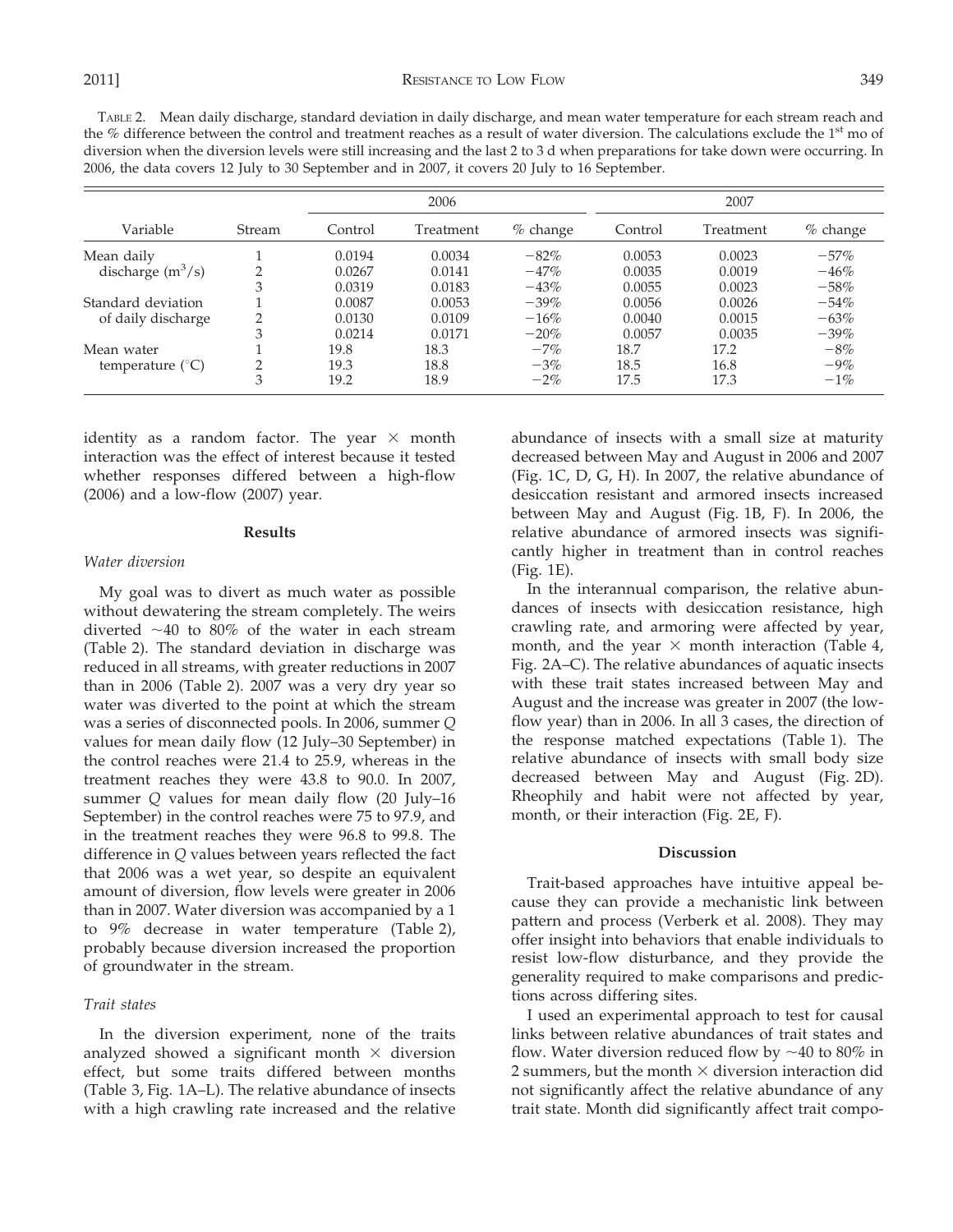|                                                                                                                                 |                                                                                                                                                                                             |           |                          | shown for month (May [before diversion] vs August [during diversion]), diversion (control vs treatment reach), and the month × diversion interaction. The month<br>$\times$ diversion interaction tested for the effects of flow reductions. Values significant at the $p = 0.05$ level are indicated in bold. |           |                   |
|---------------------------------------------------------------------------------------------------------------------------------|---------------------------------------------------------------------------------------------------------------------------------------------------------------------------------------------|-----------|--------------------------|----------------------------------------------------------------------------------------------------------------------------------------------------------------------------------------------------------------------------------------------------------------------------------------------------------------|-----------|-------------------|
|                                                                                                                                 |                                                                                                                                                                                             | 2006      |                          |                                                                                                                                                                                                                                                                                                                | 2007      |                   |
| Variable                                                                                                                        | Month                                                                                                                                                                                       | Diversion | Month $\times$ diversion | Month                                                                                                                                                                                                                                                                                                          | Diversion | Month × diversion |
| Small size at maturity<br>Desiccation resistant<br>High crawling rate<br><b>Depositional only</b><br>Burrowing habit<br>Armored | $F_{1,6} = 0.35, p = 0.58$ .<br>$F_{1,6} = 7.08, p = 0.04$ F<br>$F_{1,6} = 4.98, p = 0.07$ F<br>$F_{1,6} = 50.89, p < 0.01$ F<br>$F_{1,6} = 0.57, p = 0.48$ F<br>$F_{1,6} = 0.66, p = 0.45$ |           |                          |                                                                                                                                                                                                                                                                                                                |           |                   |

TABLE 3. Analysis of trait-state response to experimental flow reduction in 2006 and 2007. The

ТАВLЕ З.

Analysis of trait-state response to experimental flow reduction in 2006 and 2007. The F-values and p-values for the mixed-effect linear model are

F-values and p-values for the mixed-effect linear model are

sition, a result suggesting that strong seasonal shifts in trait composition may have obscured responses to flow. Alternatively, measureable responses to flow might not occur until some threshold is passed. If conditions in both control and treatment reaches were above (or below) the flow threshold in a given year, then relative abundances of traits might not differ between them. For example, in August 2006, the relative abundance of insects with a high crawling rate was higher, but more variable, in treatment than in control reaches (Fig. 1C), but in August 2007, a lowflow year, the relative abundance of crawlers was high in both treatment and control reaches (Fig. 1D). This pattern could have occurred if flow was so low in 2007 that both reaches were affected. In contrast, in August 2006, the relative abundance of armored insects did not differ between treatment and control reaches (Fig. 1E), but in August 2007, the relative abundance of armored insects was higher in treatment than in control reaches (Fig. 1F), suggesting a shift at very low flow levels. These subtle patterns were apparent because of the natural difference in flow between the 2 years.

The analysis of the experimental water diversion data was based on the assumption that the diversion did not have effects beyond the annual scale. The treatment reaches were connected to undisturbed stretches of stream, so dispersal probably allowed the community to recover during the winter between the 2 diversion periods. I also controlled for lagging experimental effects by comparing trait composition between years and by focusing on differences between control reaches. In control reaches, the relative abundances of insects that were resistant to desiccation, had a high crawling rate, or were armored increased more from May to August in 2007 (low-flow year) than in 2006 (high-flow year) (Fig. 2A–C). These changes in control reaches suggest that the responses probably occurred over a spatial scale larger than the study reaches. In all cases, the direction of the response matched the hypothesized effect of low flow on trait composition. In contrast to predictions, the relative abundance of small insects, insects preferring depositional habitat, and burrowing insects did not differ between years in control reaches (Fig. 2D–F).

Overall, the significant effects observed in control reaches between low- and high-flow years combined with the subtle patterns in the data from the diversion experiment suggest that high crawling rate and armoring confer some resistance to reduced flow. However, the response of the desiccation-resistant trait state is less clear. The relative abundance of desiccation resistance was higher in control reaches in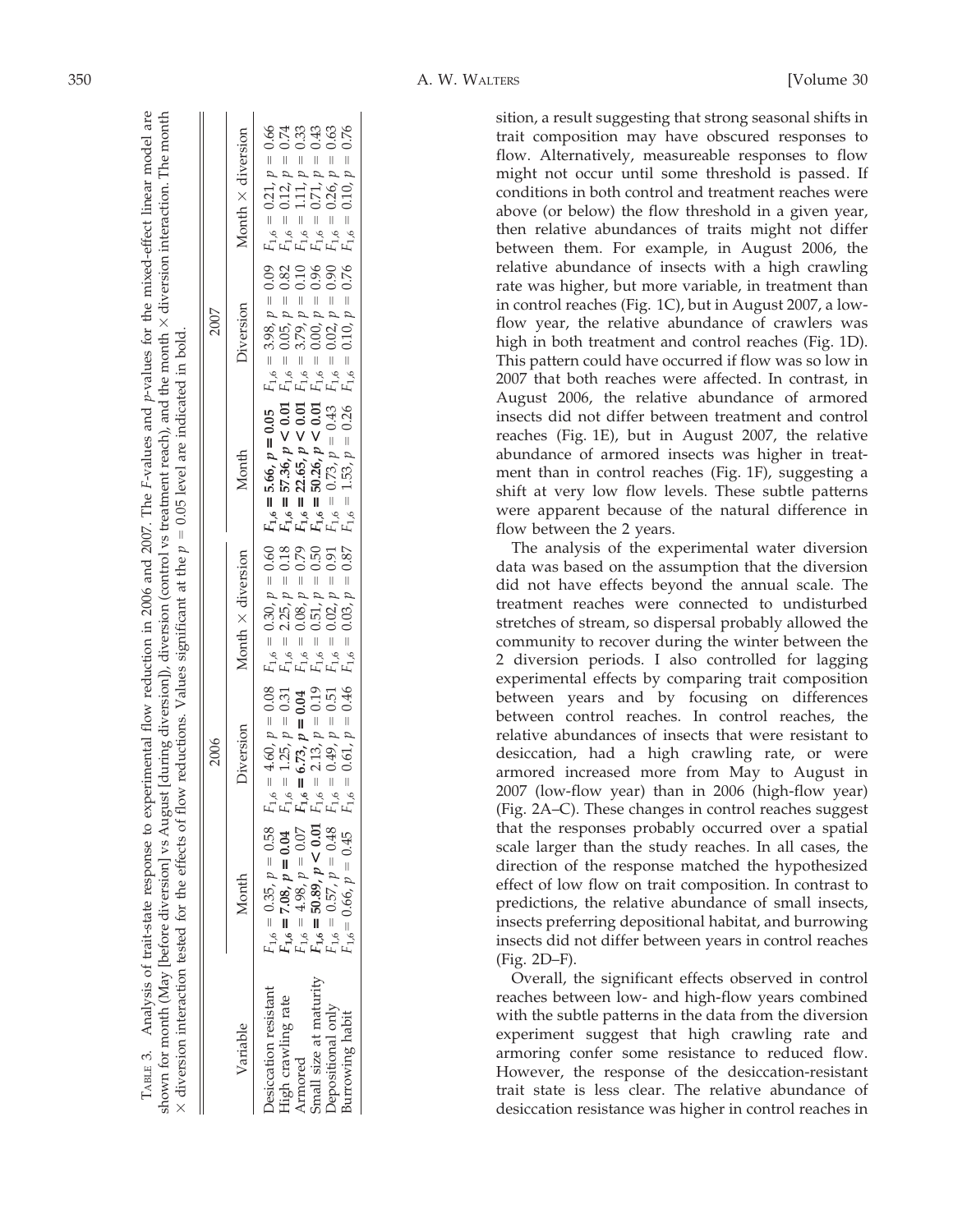

FIG. 1. Mean ( $\pm$ 1 SE) proportion of aquatic insect community that was desiccation resistant (A, B), had a high crawling rate (C, D), was armored (E, F), had small size at maturity (G, H), had a depositional-only habitat preference (I, J), and had a burrowing habit (K, L) before water diversion started (May) and while water diversion was ongoing (August) in 2006 (A, C, E, G, I, K) and 2007 (B, D, F, H, J, L).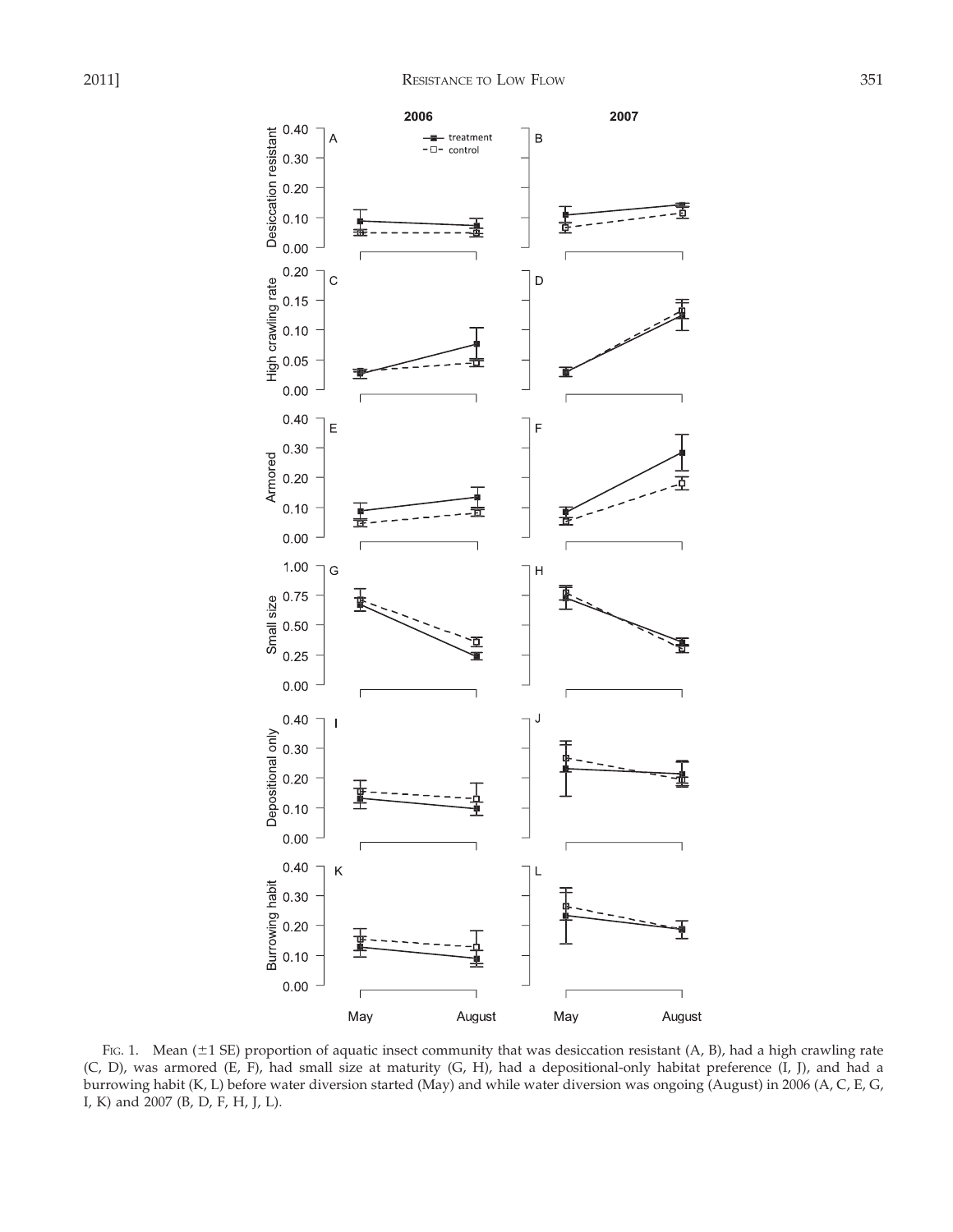TABLE 4. Analysis of trait-state response to years with differing flow regimes. The F-values and p-values for the mixed-effect linear model are shown for month (May vs August), year (2006 vs 2007), and the month  $\times$  year interaction. The month  $\times$  year interaction tested for different responses between high- and low-flow years. Values significant at the  $p = 0.05$  level are indicated in bold.

|                        | Month                          | Year                           | Month $\times$ year            |
|------------------------|--------------------------------|--------------------------------|--------------------------------|
| Desiccation resistant  | $F_{1.6} = 12.63, p = 0.01$    | $F_{1.6} = 35.65, p < 0.01$    | $F_{1.6} = 13.26, p = 0.01$    |
| High crawling rate     | $F_{1.6}$ = 94.61, $p < 0.01$  | $F_{1.6} = 48.90, p \leq 0.01$ | $F_{1.6} = 55.48, p \leq 0.01$ |
| Armored                | $F_{1,6} = 28.30, p < 0.01$    | $F_{1,6} = 12.28, p = 0.01$    | $F_{1,6} = 8.90, p = 0.02$     |
| Small size at maturity | $F_{1.6} = 43.92, p \leq 0.01$ | $F_{1,6} = 0.00, p = 0.97$     | $F_{1.6} = 0.84, p = 0.39$     |
| Depositional only      | $F_{1.6} = 1.43, p = 0.28$     | $F_{1.6} = 4.76, p = 0.07$     | $F_{1.6} = 0.35, p = 0.58$     |
| Burrowing habit        | $F_{1.6} = 1.63, p = 0.25$     | $F_{1.6} = 4.41, p = 0.08$     | $F_{1.6} = 0.42, p = 0.54$     |

the low-flow than in the high-flow year, but the increase was small and no response was observed during the diversion experiment. The study streams are perennial, and the trait state might have been too uncommon among the insects found in these streams to detect a measurable response.

The increased relative abundance of insects with a high crawling rate suggests a behavioral mechanism by which individuals may respond to reduced flow. The dominant behavioral response to reduced flow is drift (Corrarino and Brusven 1983, James et al. 2009), but organisms capable of crawling can follow the



FIG. 2. Mean (+1 SE) proportion of aquatic insect community in control reaches (no water diversion) that was desiccation resistant (A), had a high crawling rate (B), was armored (C), had a small size at maturity (D), had a depositional-only habitat preference (E), and had a burrowing habit (F) in 2006 and 2007.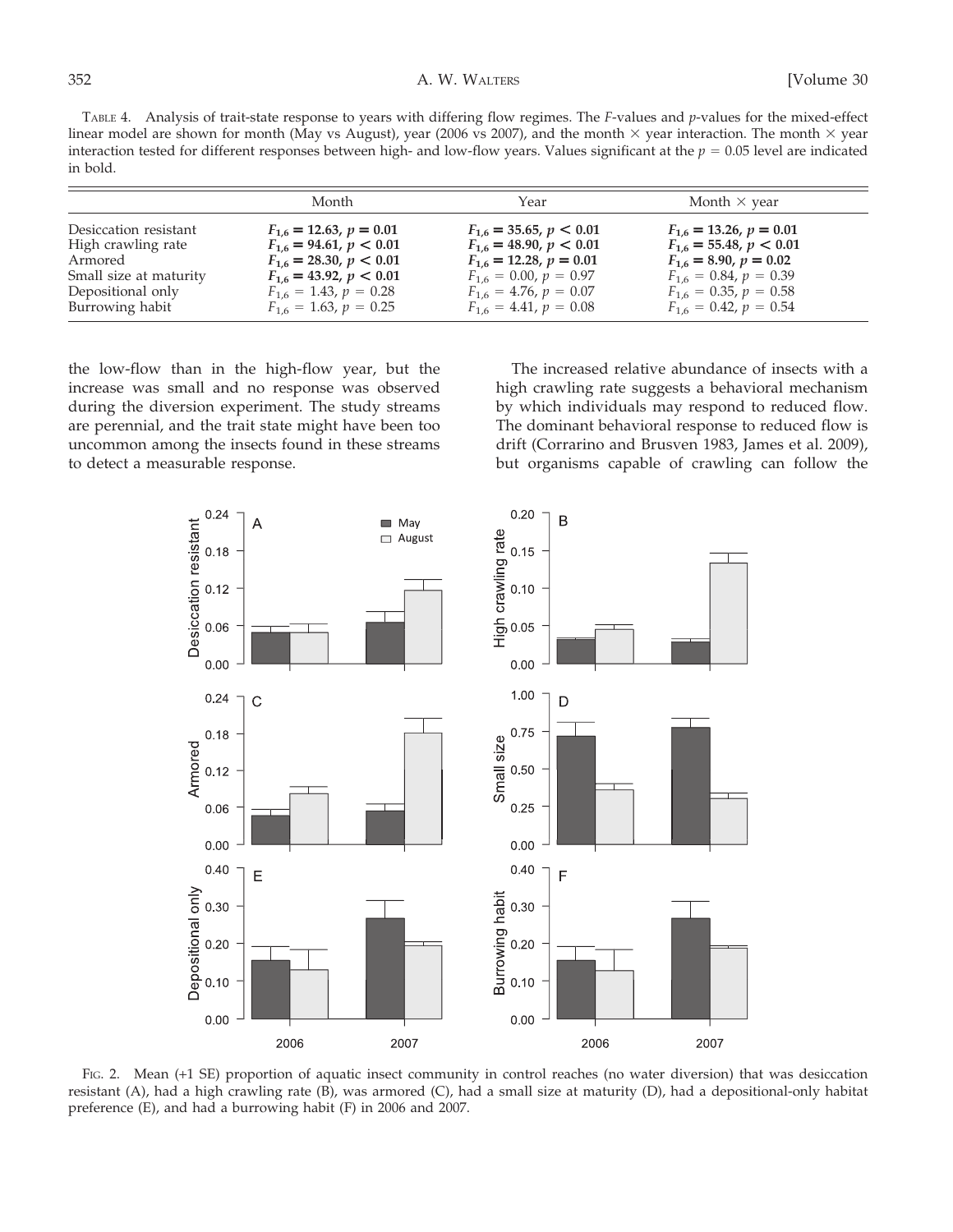retreating water to avoid stranding (Stanley et al. 1994). Burrowing also enables organisms to avoid desiccation, but I found no evidence that the relative abundance of burrowers shifted. I did not sample the hyporheic zone, but in a study similar to mine, James et al. (2008) sampled the hyporheic zone and did not see shifts in the abundance, vertical distribution, or community composition of hyporheic macroinvertebrates. Dewson et al. (2007) did an extensive literature review and found no studies in which use of the hyporheic zone changed when flow decreased. The ability to burrow has been linked to desiccation resistance for crayfish and aquatic insects in intermittent streams (Boulton and Stanley 1995, Acosta and Perry 2001), but this trait does not appear to be important for aquatic insects in perennial streams.

The increase in relative abundance of armored insects during low flow suggests that the importance of biotic interactions might increase as flow decreases. Armored organisms, such as cased caddisflies, experience high mortality during floods because their heavy cases increase the probability of being washed away (Wootton et al. 1996). However, during low flow, armoring can be advantageous because it provides protection from predators. Aquatic insects with moderate-to-strong armoring predominated in a study of dry-season communities in California streams (Bêche et al. 2006). Biomass of predatory insects increased in my study streams when flow was reduced (Walters and Post, in press), and density of predators increased in response to low-flow disturbance in other studies (Extence 1981, Miller et al. 2007). The increased relative abundance of insects with a high crawling rate also might have been a response to increased predation, because a high crawling rate increases the ability of organisms to escape predation.

In contrast to predictions, I found no evidence that the relative abundance of insects with depositionalhabitat preference changed in response to low flow. This result was surprising because the proportion of depositional habitat in a stream increases as flow decreases (Stanley et al. 1997, Bunn and Arthington 2002), and aquatic insects that prefer riffle habitats often decline during low-flow disturbance (Castella et al. 1995, Boulton 2003). Insects that prefer depositional habitats probably are adapted to the lower water velocities and decreased  $O<sub>2</sub>$  levels of depositional habitats and, as a result, are more resistant to lowflow disturbance. James et al. (2008) also found that flow reduction did not affect the abundance of common pool macroinvertebrates. Their study was similar to mine in that flow reduction was not accompanied by an increase in water temperature. Perhaps warmer water temperatures and lower  $O_2$ availability rather than reduced flow, per se, are the factors that determine how insects with depositionalhabitat preference respond to low flow (Miller et al. 2007). Physiological tolerances, e.g.,  $O_2$  demand, are assumed to be the drivers of responses to reduced flow, but in cases where flow is altered without substantial alteration of water temperature or  $O_2$ availability, other factors, such as predation, may be more important.

The relative abundance of insects with small body size decreased sharply between May and August, but did not respond to flow reduction. In the context of my study, size referred to average size at maturity for the insect family and was not related to insect growth during the summer. However, measurement of individual insects suggested that, for some families, average size within a family did decrease when flow was reduced (Walters and Post, in press). Size probably is a more important trait for resilience than for resistance of communities to low-flow disturbance because small size and the ability to reproduce quickly would allow organisms to recolonize disturbed habitats rapidly (Townsend et al. 1997, Rapport and Whitford 1999). Size also may be important for resistance to other types of disturbance, such as floods.

Some investigators advocate a trait-based approach to understanding disturbance and steam communities (Bonada et al. 2007a), whereas others conclude that traits and taxonomy have equal explanatory power (Finn and Poff 2005, Heino et al. 2007). In my study, a trait-based approach did not appear to offer more insight or predictive capability than a more-traditional taxonomic analysis of the same streams (Walters and Post, in press). The utility of a trait-based approach should be greatest when taxonomic groups vary greatly among sites or in situations when the available data are insufficient to make predictions regarding specific taxa. The lack of strong support for a trait-based approach in my study could be a consequence of its small geographic scale or consideration of the wrong suite of traits. Variation in taxonomic composition was limited, and many of the focal trait states made up only a small proportion of the community.

The trait-based approach also will be less effective if assumptions underlying the approach are not met. Trait-based approaches are based on the habitat templet hypothesis, which suggests that harsh conditions associated with low-flow disturbance will lead to high similarity among communities (Southwood 1988). In contrast, in a few studies (mine included) of low-flow disturbance in streams, greater taxonomic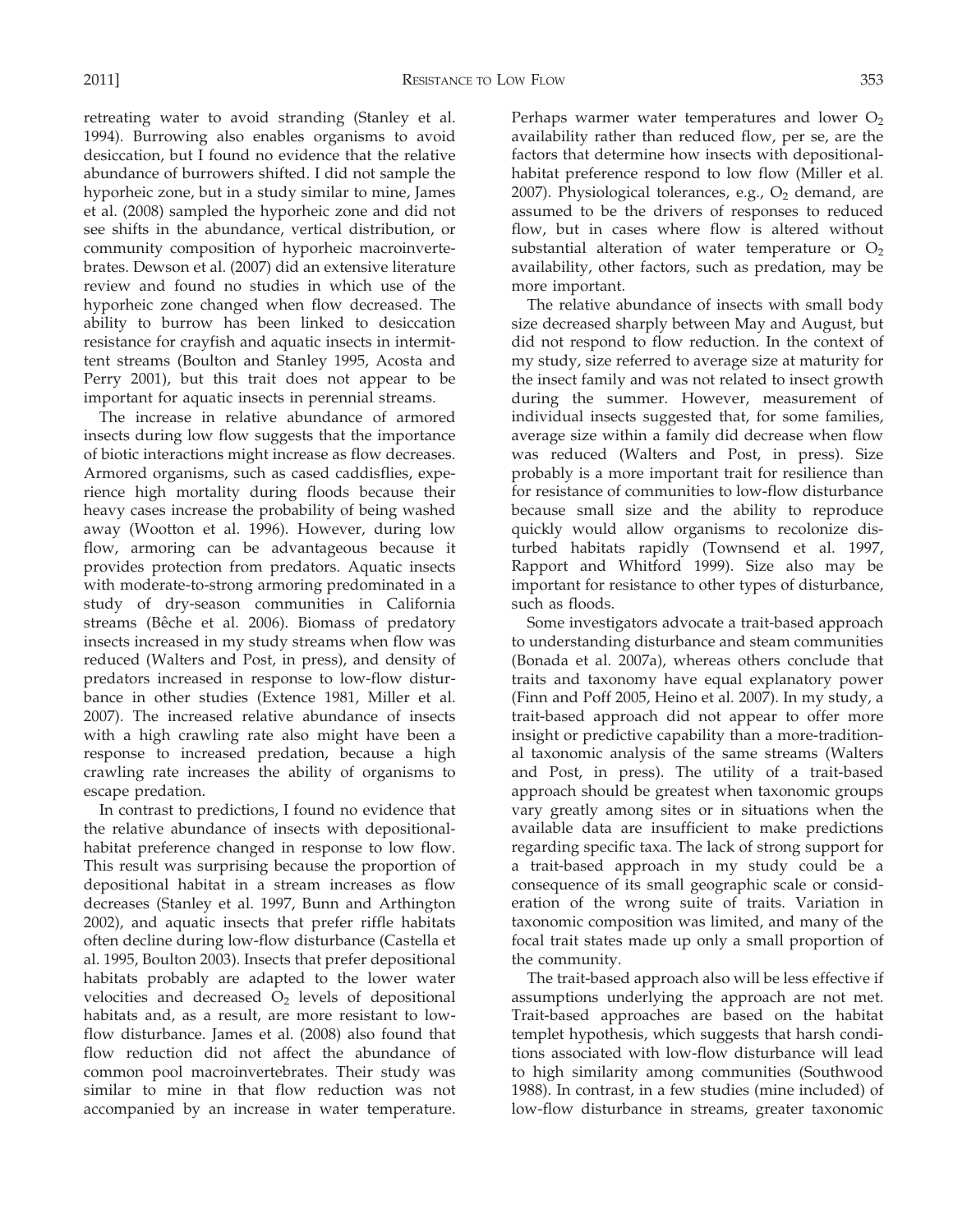similarity has been found among high-flow than among low-flow communities (Griswold et al. 2008, Walters and Post, in press). Higher (nonflood) flow levels also constitute environmentally challenging conditions and distinct suites of traits or taxa are associated with these conditions (Statzner and Bêche 2010). Trait composition of low-flow communities could differ because as a stream reach dries, the community becomes fragmented and isolated in separate pools with differing environmental conditions and community trajectories (Stanley et al. 1997). This results in increased habitat heterogeneity, decreased habitat connectivity, and stochasticity in community assembly.

Trait-based approaches are a promising direction for biomonitoring efforts (Dolédec and Statzner 2010). My results do not indicate a suite of traits that will be useful in environmental flow management, but they do eliminate a few obvious choices, such as small body size and preference for depositional habitat. My results suggest that the most promising traits are those that are linked to predator resistance (high crawling rate and armoring). Linking species traits to environmental drivers has the potential to increase understanding of the resistance and resilience of communities to disturbance, but seasonal shifts in trait-state composition, indirect effects (e.g., increased predation), high variability in community responses, and the potential for flow thresholds make a priori prediction of appropriate traits challenging.

## Acknowledgements

I thank Michael Albert and Nick Olsen for help in the field. David Post, Erika Schielke, Michael Carey, and anonymous referees provided helpful comments on this manuscript. The Yale-Myers Forest provided housing and research space. This research was funded by a US Environmental Protection Agency Science to Achieve Results Graduate Fellowship and a Teresa Heinz Scholars for Environmental Research Award.

## Literature Cited

- ACOSTA, C. A., AND S. A. PERRY. 2001. Impact of hydropattern disturbance on crayfish population dynamics in seasonal wetlands of Everglades National Park, USA. Aquatic Conservation: Marine and Freshwater Ecosystems 11: 45–57.
- ARNELL, N., B. BATES, H. LANG, J. MAGNUSON, AND P. MULHOLLAND. 1996. Hydrology and freshwater ecology. Pages 325–363 in R. T. Watson, M. C. Zinyowera, and R. H. Moss (editors). Climate change 1995: impacts, adaptations and mitigation of climate change: scientifictechnical analyses. Cambridge University Press, Cambridge, UK.
- BÊCHE, L. A., E. P. MCELRAVY, AND V. H. RESH. 2006. Longterm seasonal variation in the biological traits of benthic macroinvertebrates in two Mediterraneanclimate streams in California, USA. Freshwater Biology 51:56–75.
- BONADA, N., S. DOLÉDEC, AND B. STATZNER. 2007a. Taxonomic and biological trait differences of stream macroinvertebrate communities between mediterranean and temperate regions: implications for future climatic scenarios. Global Change Biology 13:1658–1671.
- BONADA, N., M. RIERADEVALL, AND N. PRAT. 2007b. Macroinvertebrate community structure and biological traits related to flow permanence in a Mediterranean river network. Hydrobiologia 589:91–106.
- BOULTON, A. J. 2003. Parallels and contrasts in the effects of drought on stream macroinvertebrate assemblages. Freshwater Biology 48:1173–1185.
- BOULTON, A. J., AND E. H. STANLEY. 1995. Hyporheic processes during flooding and drying in a Sonoran desert stream 2: faunal dynamics. Archiv für Hydrobiologie 134:27-52.
- BOWMAN, M. F., AND R. C. BAILEY. 1997. Does taxonomic resolution affect the multivariate description of the structure of freshwater benthic macroinvertebrate communities? Canadian Journal of Fisheries and Aquatic Sciences 54:1802–1807.
- BUNN, S. E., AND A. H. ARTHINGTON. 2002. Basic principles and ecological consequences of altered flow regimes for aquatic biodiversity. Environmental Management 30: 492–507.
- CASTELLA, E., M. BICKERTON, P. D. ARMITAGE, AND G. E. PETTS. 1995. The effects of water abstractions on invertebrate communities in U.K. streams. Hydrobiologia 308: 167–182.
- CHARVET, S., B. STATZNER, P. USSEGLIO-POLATERA, AND B. DUMONT. 2000. Traits of benthic macroinvertebrates in semi-natural French streams: an initial application to biomonitoring in Europe. Freshwater Biology 43: 277–296.
- CORRARINO, C. A., AND M. A. BRUSVEN. 1983. The effects of reduced stream discharge on insect drift and stranding of near shore insects. Freshwater Invertebrate Biology 2: 88–98.
- DEWSON, Z. S., A. B. W. JAMES, AND R. G. DEATH. 2007. A review of the consequences of decreased flow for instream habitat and macroinvertebrates. Journal of the North American Benthological Society 26:401–415.
- Díaz, A. M., M. L. S. Alonso, and M. Gutiérrez. 2008. Biological traits of stream macroinvertebrates from a semi-arid catchment: patterns along complex environmental gradients. Freshwater Biology 53:1–21.
- DOLÉDEC, S., AND B. STATZNER. 2008. Invertebrate traits for the biomonitoring of large European rivers: an assessment of specific types of human impact. Freshwater Biology 53:617–634.
- DOLÉDEC, S., AND B. STATZNER. 2010. Reponses of freshwater biota to human disturbances: contribution of J-NABS to developments in ecological integrity assessments. Journal of the North American Benthological Society 29: 286–311.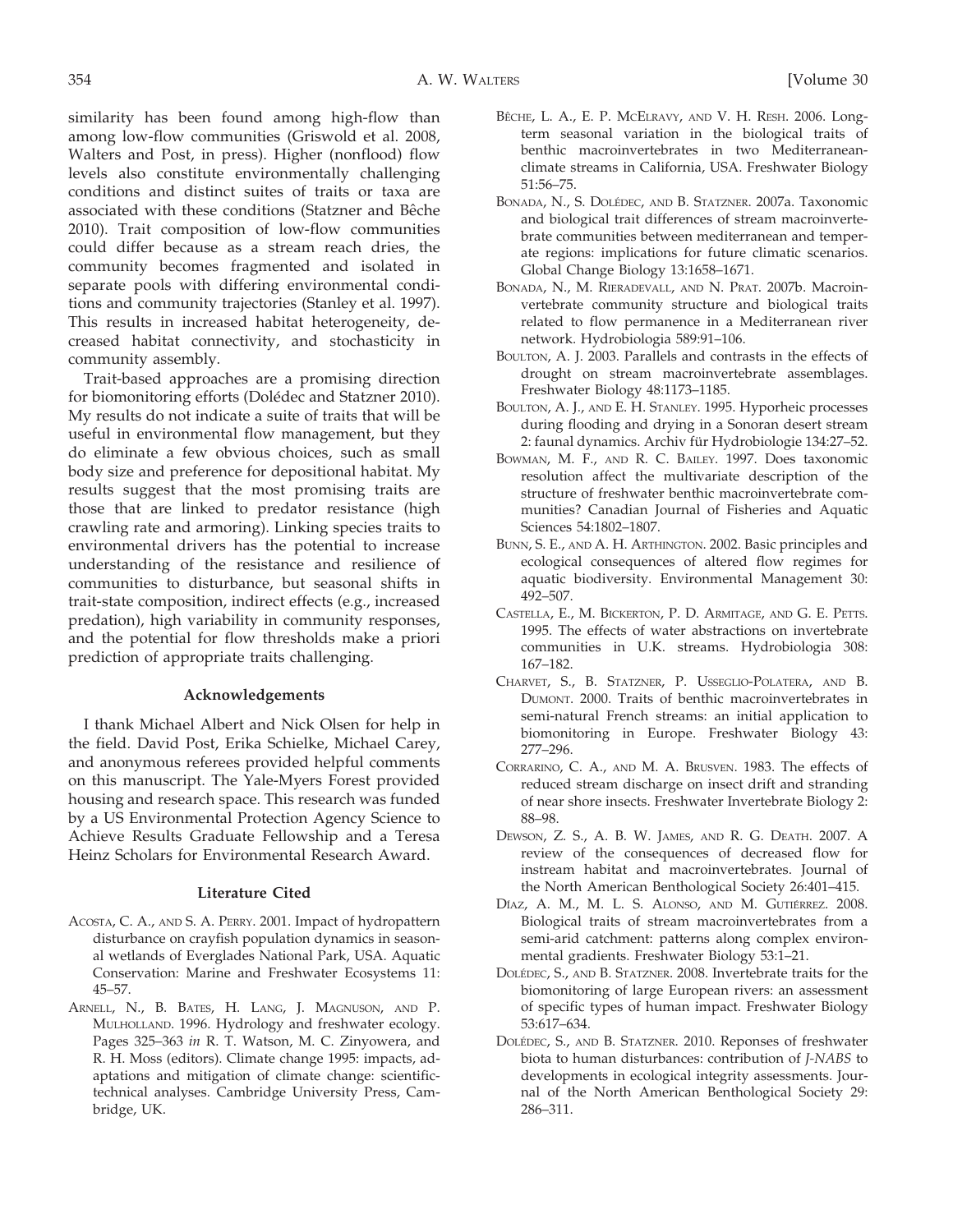- EXTENCE, C. A. 1981. The effect of drought on benthic invertebrate communities in a lowland river. Hydrobiologia 83:217–224.
- FINN, D. S., AND N. L. POFF. 2005. Variability and convergence in benthic communities along the longitudinal gradients of four physically similar Rocky Mountain streams. Freshwater Biology 50:243–261.
- GAYRAUD, S., B. STATZNER, P. BADY, A. HAYBACHP, F. SCHOLL, P. USSEGLIO-POLATERA, AND M. BACCHI. 2003. Invertebrate traits for the biomonitoring of large European rivers: an initial assessment of alternative metrics. Freshwater Biology 48:2045–2064.
- GORDON, N. D., T. A. MCMAHON, B. L. FINLAYSON, C. J. GIPPEL, AND R. J. NATHAN. 2004. Stream hydrology: an introduction for ecologists. 2nd edition. John Wiley and Sons, West Sussex, UK.
- GRISWOLD, M. W., R. W. BERZINIS, T. L. CRISMAN, AND S. W. GOLLADAY. 2008. Impacts of climatic stability on the structural and functional aspects of macroinvertebrate communities after severe drought. Freshwater Biology 53:2465–2483.
- HEINO, J., H. MYKRÄ, J. KOTANEN, AND T. MUOTKA. 2007. Ecological filters and variability in stream macroinvertebrate communities: do taxonomic and functional structure follow the same path? Ecography 30:217–230.
- HORRIGAN, N., AND D. J. BAIRD. 2008. Trait patterns of aquatic insects across gradients of flow-related factors: a multivariate analysis of Canadian national data. Canadian Journal of Fisheries and Aquatic Sciences 65: 670–680.
- ILG, C., AND E. CASTELLA. 2006. Patterns of macroinvertebrate traits along three glacial stream continuums. Freshwater Biology 51:840–853.
- JAMES, A. B. W., Z. S. DEWSON, AND R. G. DEATH. 2008. Do stream invertebrates use instream refugia in response to severe short-term flow reduction in New Zealand streams? Freshwater Biology 53:1316–1334.
- JAMES, A. B. W., Z. S. DEWSON, AND R. G. DEATH. 2009. The influence of flow reduction on macroinvertebrate drift density and distance in three New Zealand streams. Journal of the North American Benthological Society 28: 220–232.
- MCGILL, B. J., B. J. ENQUIST, E. WEIHER, AND M. WESTOBY. 2006. Rebuilding community ecology from functional traits. Trends in Ecology and Evolution 21:178–185.
- MERRITT, R. W., AND K. W. CUMMINS (EDITORS). 1996. An introduction to the aquatic insects of North America. 3rd edition. Kendall/Hunt, Dubuque, Iowa.
- MILLER, S. W., D. WOOSTER, AND J. LI. 2007. Resistance and resilience of macroinvertebrates to irrigation water withdrawals. Freshwater Biology 52:2494–2510.
- PECKARSKY, B. L., P. R. FRAISSINET, M. A. PENTON, AND D. J. CONKLIN. 1990. Freshwater macroinvertebrates of northeastern North America. Cornell University Press, Ithaca, New York.
- POFF, N. L. 1997. Landscape filters and species traits: towards mechanistic understanding and prediction in stream ecology. Journal of the North American Benthological Society 16:391–409.
- POFF, N. L., J. D. OLDEN, N. K. M. VIEIRA, D. S. FINN, M. P. SIMONS, AND B. C. KONDRATIEFF. 2006. Functional traits niches of North American lotic insects: trait-based ecological application in light of phylogenetic relationships. Journal of the North American Benthological Society 25:730–755.
- POSTEL, S. L., G. C. DAILY, AND P. R. EHRLICH. 1996. Human appropriation of renewable fresh water. Science 271: 785–788.
- RAPPORT, D. J., AND W. G. WHITFORD. 1999. How ecosystems respond to stress: common properties of arid and aquatic systems. BioScience 49:193–203.
- RICHARDS, C., R. J. HARO, L. B. JOHNSON, AND G. E. HOST. 1997. Catchment and reach-scale properties as indicators of macroinvertebrate species traits. Freshwater Biology 37: 219–231.
- RICHTER, B. D., A. T. WARNER, J. L. MEYER, AND K. LUTZ. 2006. A collaborative and adaptive process for developing environmental flow recommendations. River Research and Applications 22:297–318.
- ROSENBERG, D. M., P. MCCULLY, AND C. M. PRINGLE. 2000. Global-scale environmental effects of hydrological alterations: introduction. BioScience 50:746–751.
- SOUTHWOOD, T. R. E. 1977. Habitat, the template for ecological strategies? Journal of Animal Ecology 46: 337–365.
- SOUTHWOOD, T. R. E. 1988. Tactics, strategies and templets. Oikos 52:3–18.
- STANLEY, E. H., D. L. BUSCHMAN, A. J. BOULTON, N. B. GRIMM, AND S. G. FISHER. 1994. Invertebrate resistance and resilience to intermittency in a desert stream. American Midland Naturalist 131:288–300.
- STANLEY, E. H., S. G. FISHER, AND N. B. GRIMM. 1997. Ecosystem expansion and contraction in streams. BioScience 47:427–435.
- STATZNER, B., AND L. A. BÊCHE. 2010. Can biological invertebrate traits resolve effects of multiple stressors on running water ecosystems? Freshwater Biology 55: 80–119.
- STATZNER, B., A. G. HILDREW, AND V. H. RESH. 2001. Species traits and environmental constraints: entomological research and the history of ecological theory. Annual Review of Entomology 46:291–316.
- TOWNSEND, C. R., S. DOLÉDEC, AND M. R. SCARSBROOK. 1997. Species traits in relation to temporal and spatial heterogeneity in streams: a test of habitat templet theory. Freshwater Biology 37:367–387.
- TULLOS, D. D., D. L. PENROSE, G. D. JENNINGS, AND W. G. COPE. 2009. Analysis of functional traits in reconfigured channels: implications for the bioassessment and disturbance of river restoration. Journal of the North American Benthological Society 28:80–92.
- VANNOTE, R. L., G. W. MINSHALL, K. W. CUMMINS, J. R. SEDELL, AND C. E. CUSHING. 1980. River continuum concept. Canadian Journal of Fisheries and Aquatic Sciences 37: 130–137.
- VERBERK, W., H. SIEPEL, AND H. ESSELINK. 2008. Life-history strategies in freshwater macroinvertebrates. Freshwater Biology 53:1722–1738.